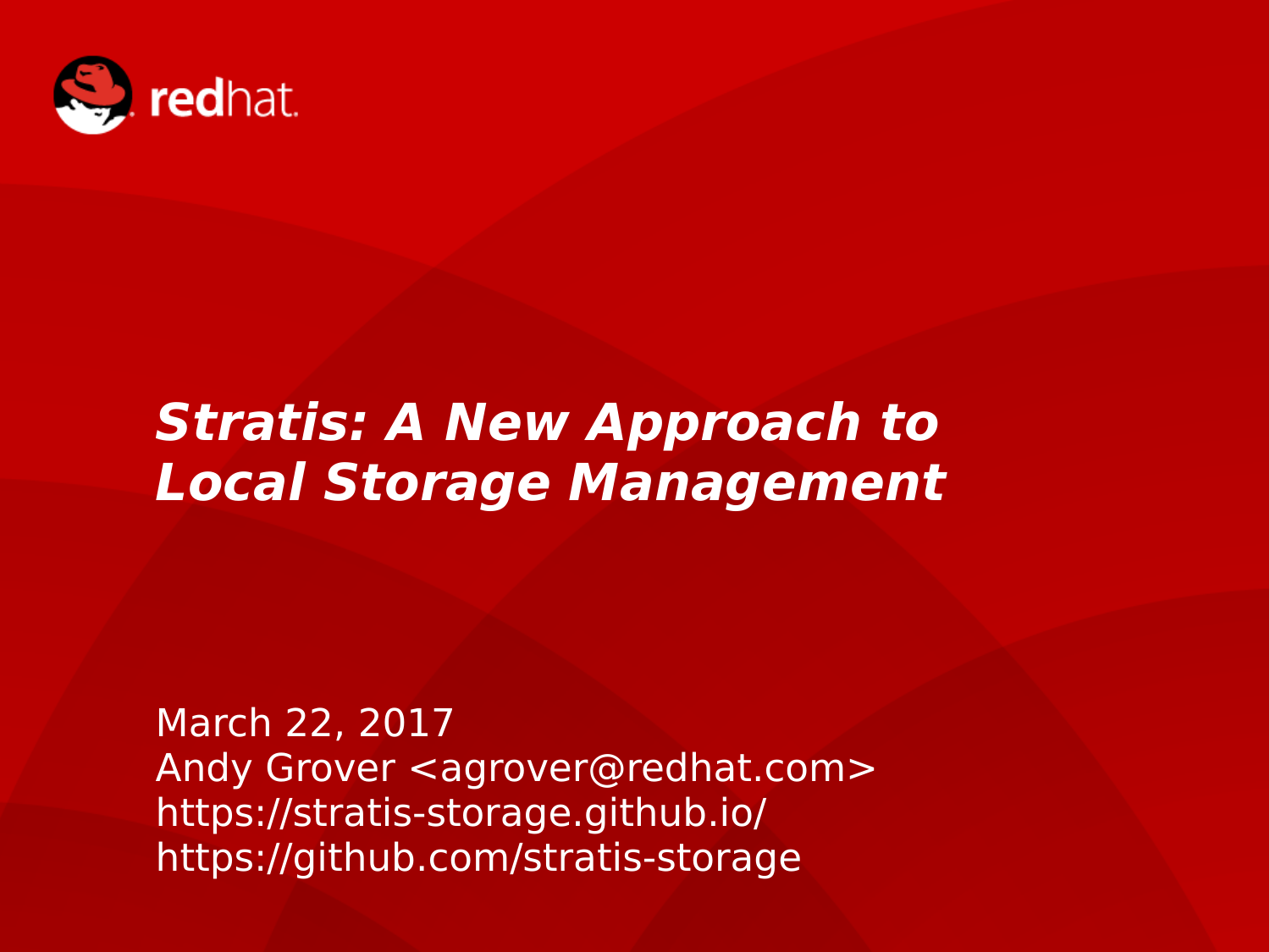### **Volume Management Choices on Linux Today?**



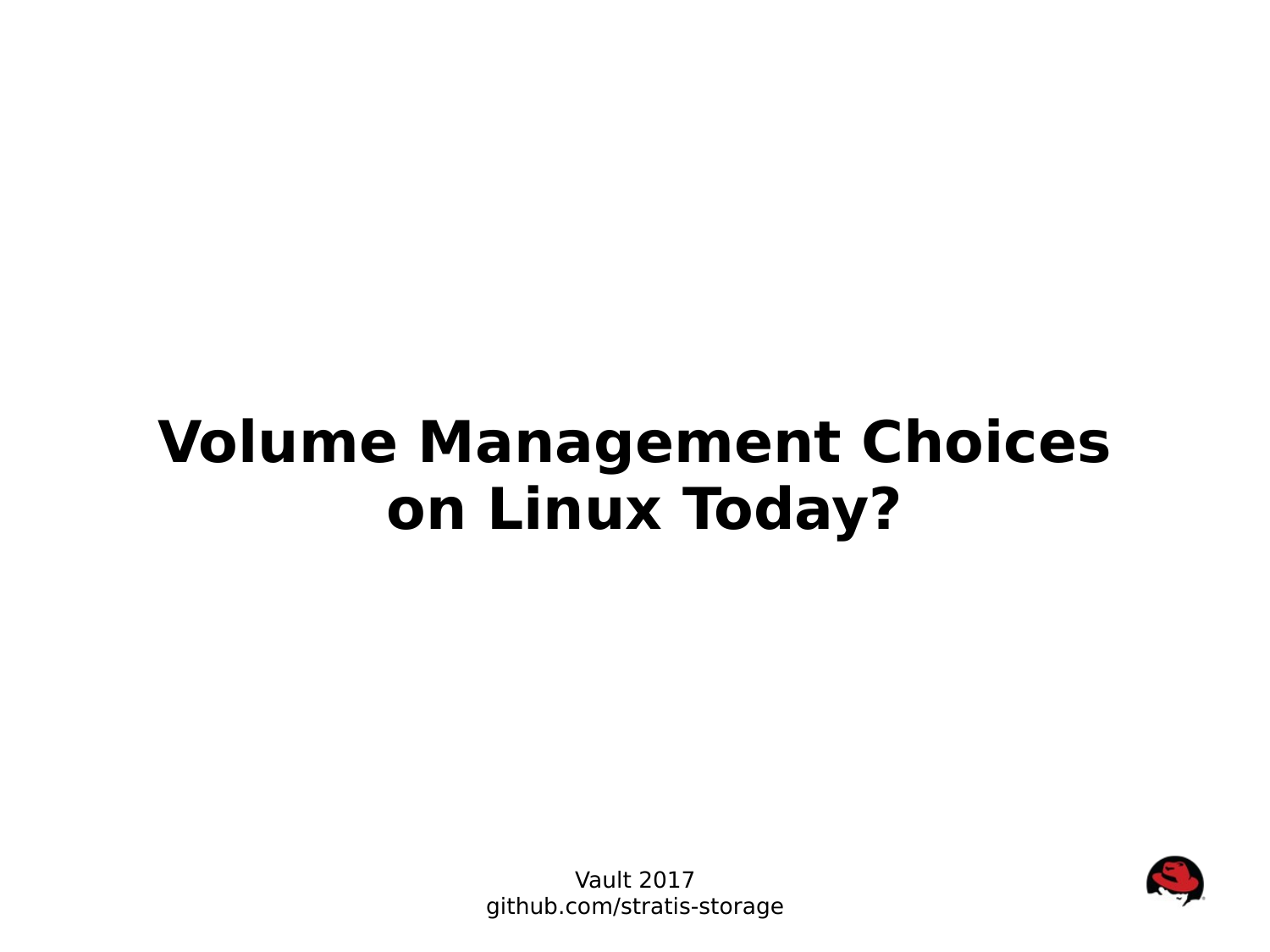# **Characteristics of Volumemanaging Filesystems (VMFs)**

- Multiple logical fs trees from a single shared storage resource
	- Size not specified, only what you need
	- Copy-on-write, snapshots
- Spanning of multiple block devices
- Integrated UI
- Integrated implementation of features
	- RAID, snapshots, caching, compression, deduplication

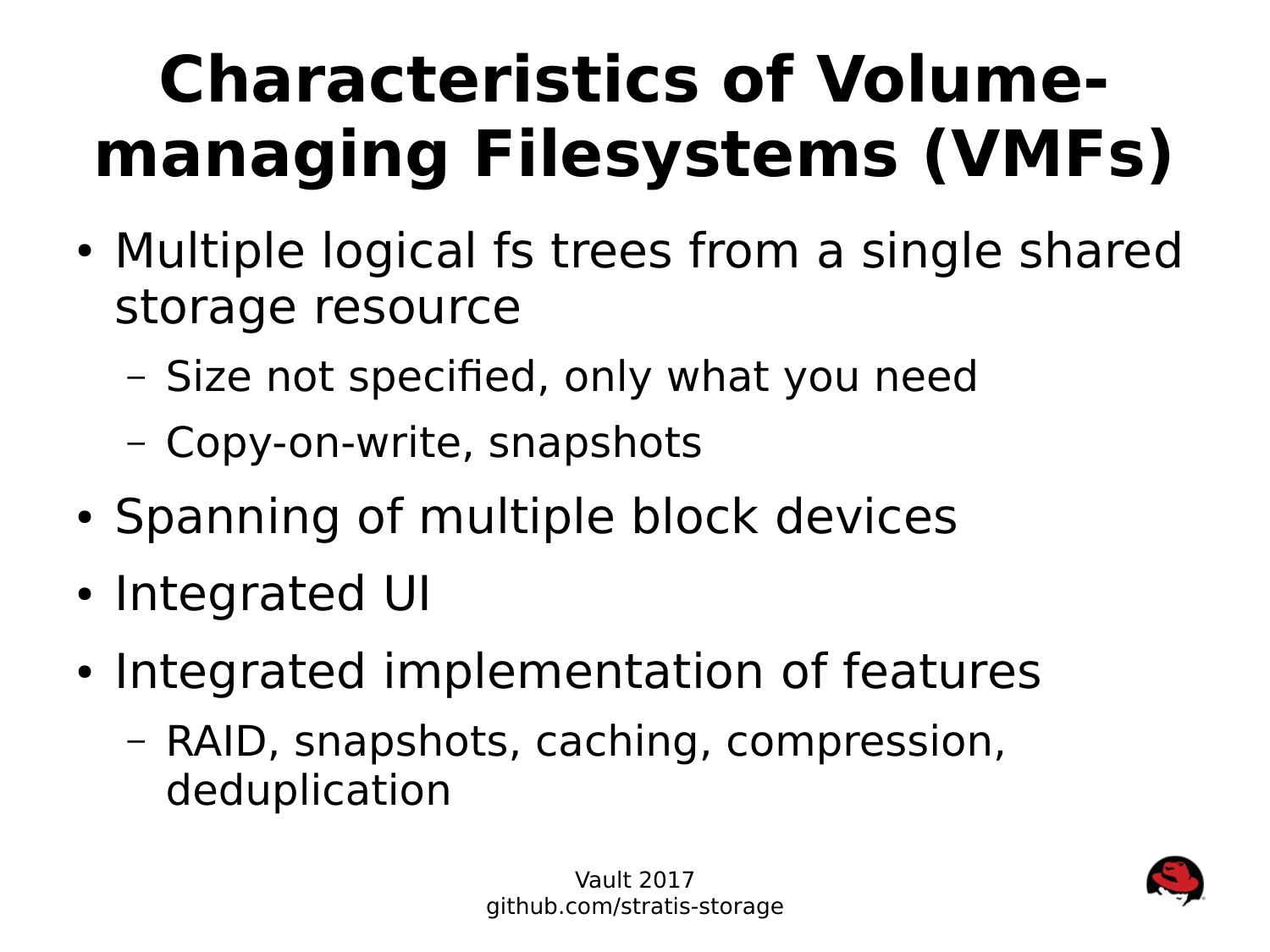### **Stratis Goals**

- Deliver VMF features, but build on existing kernel capabilities
- Go beyond VMF features
	- 1) Further minimize concepts and complexity for the user
	- 2) Maximize flexibility
	- 3) Programmatic API
	- 4) Active management and monitoring

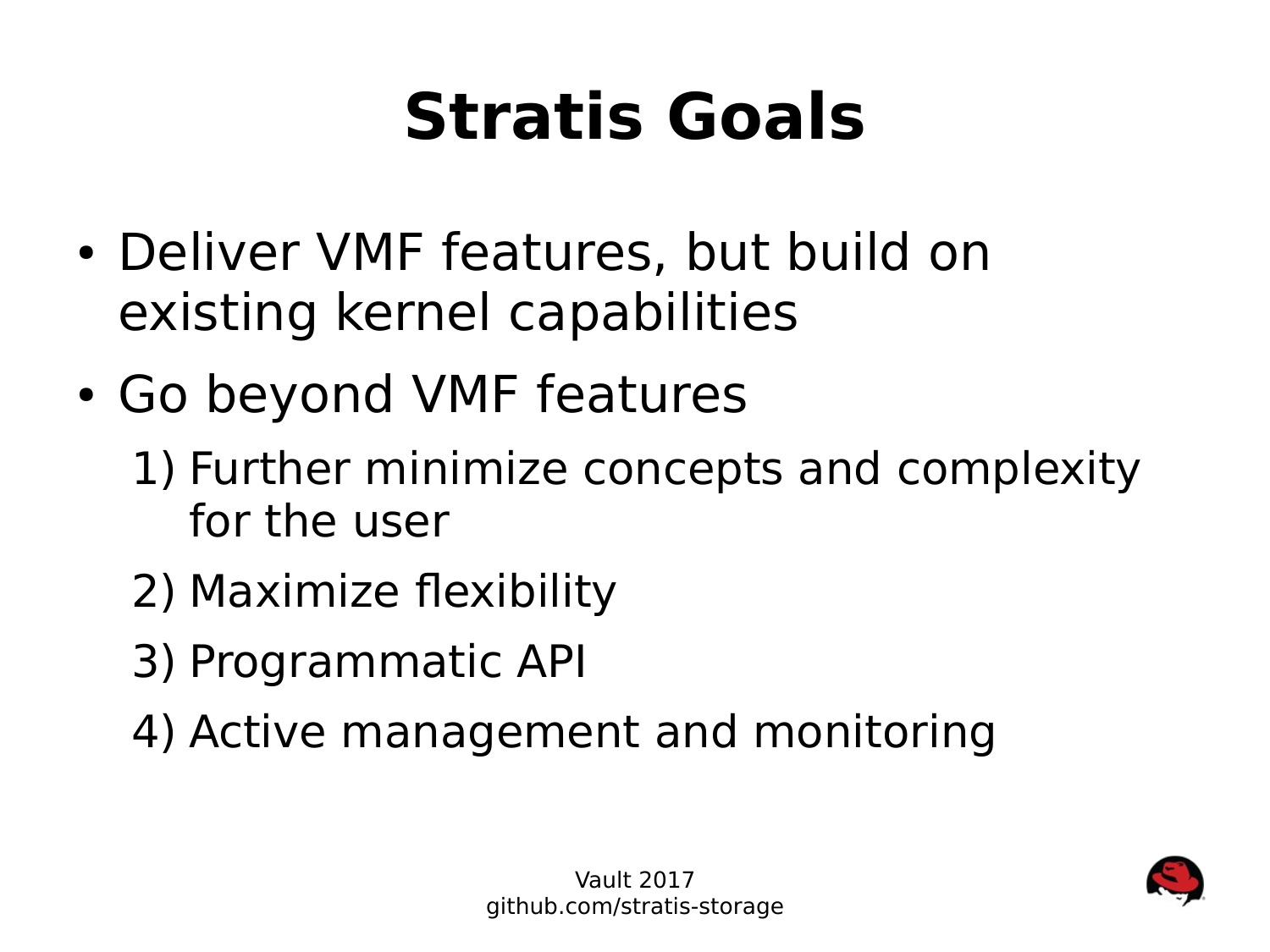### **1) Minimize Concepts and Complexity**



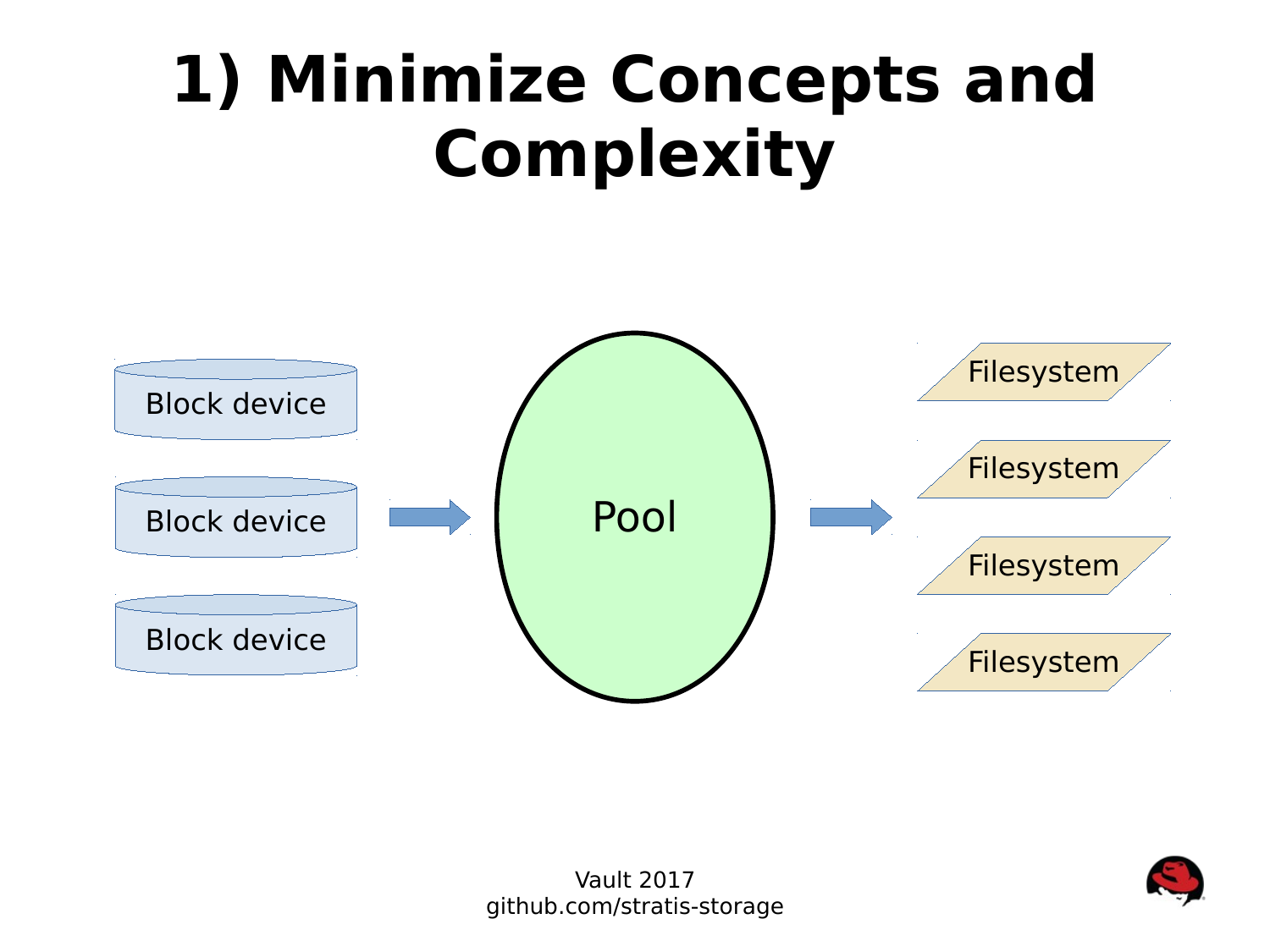# **2) Maximize Flexibility**

- Efficient use of differing-capacity drives
- Support adding single drives to a redundant pool
- Re-establish redundancy after any drive is removed
- 1 to 1000 drives in a pool
- $1M+$  filesystems

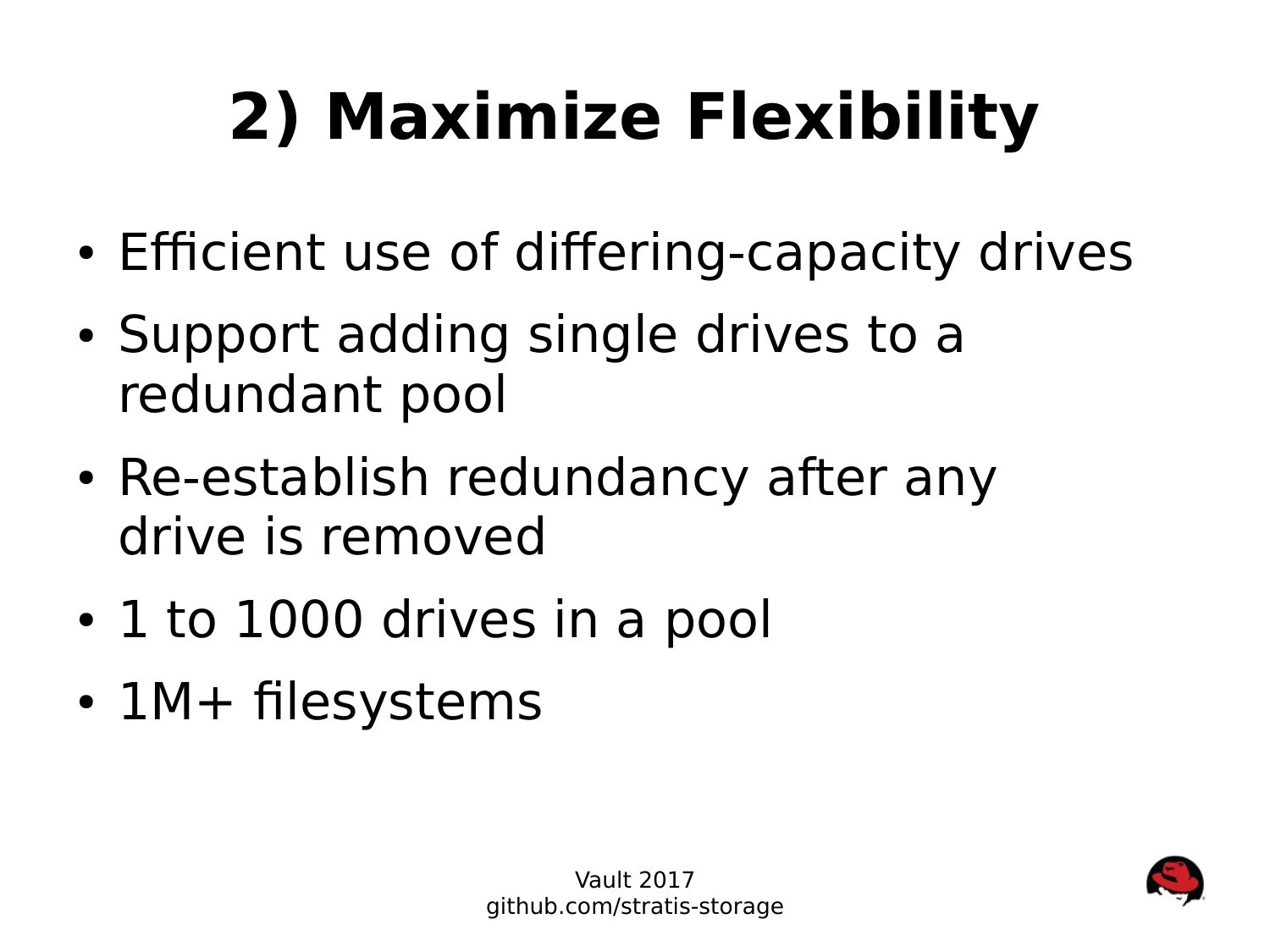### **Flexibility vs. Performance: SSDs Change Everything**

- Adding SSDs is usually much better than optimizing HDDs for performance
	- Stratis supports a cache tier
	- Primary (data) tier focuses on integrity, redundancy, flexibility, and ease of management over performance



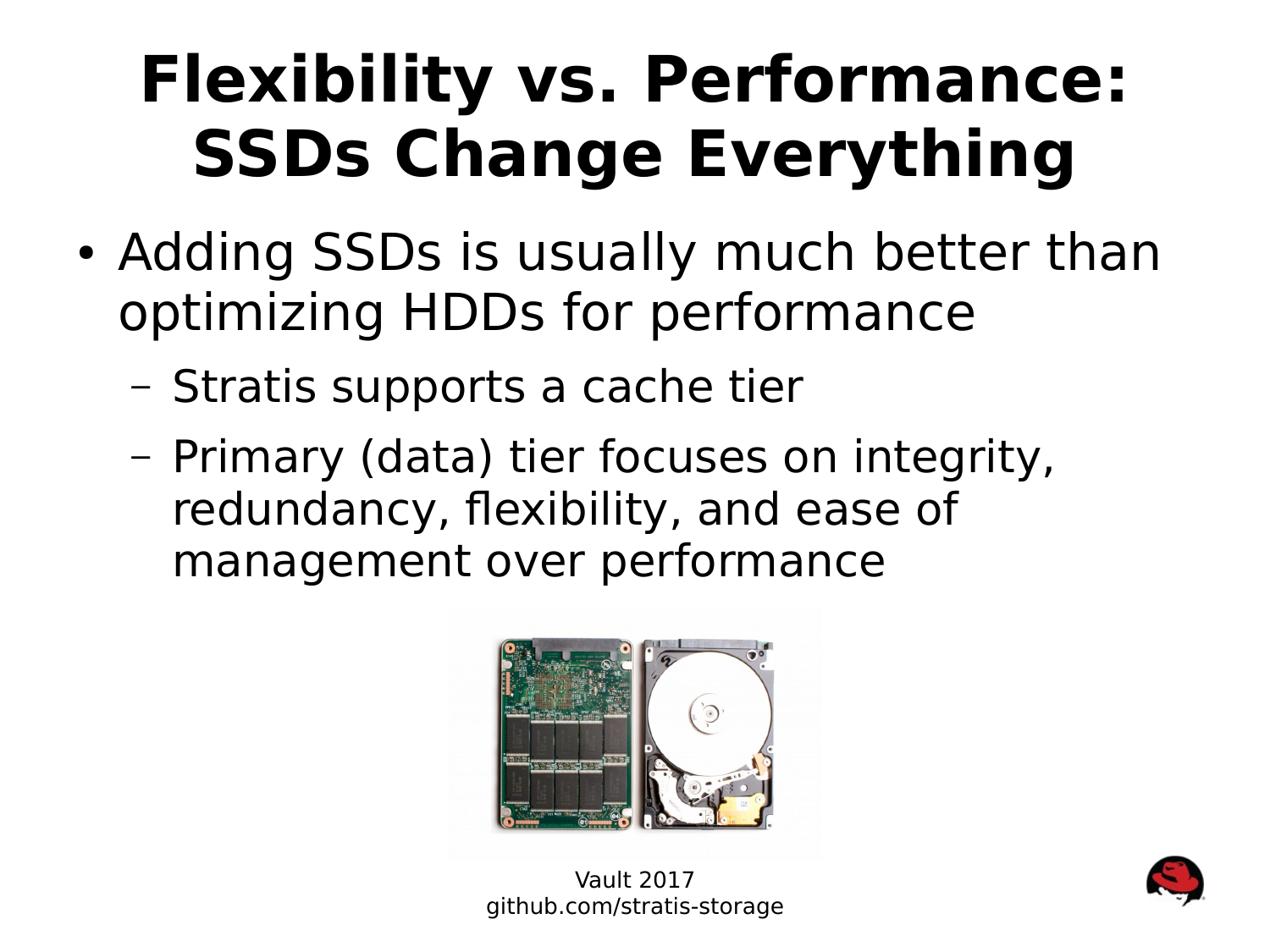### **3) D-Bus API**

#### Direct programmatic access using a language-independent interface



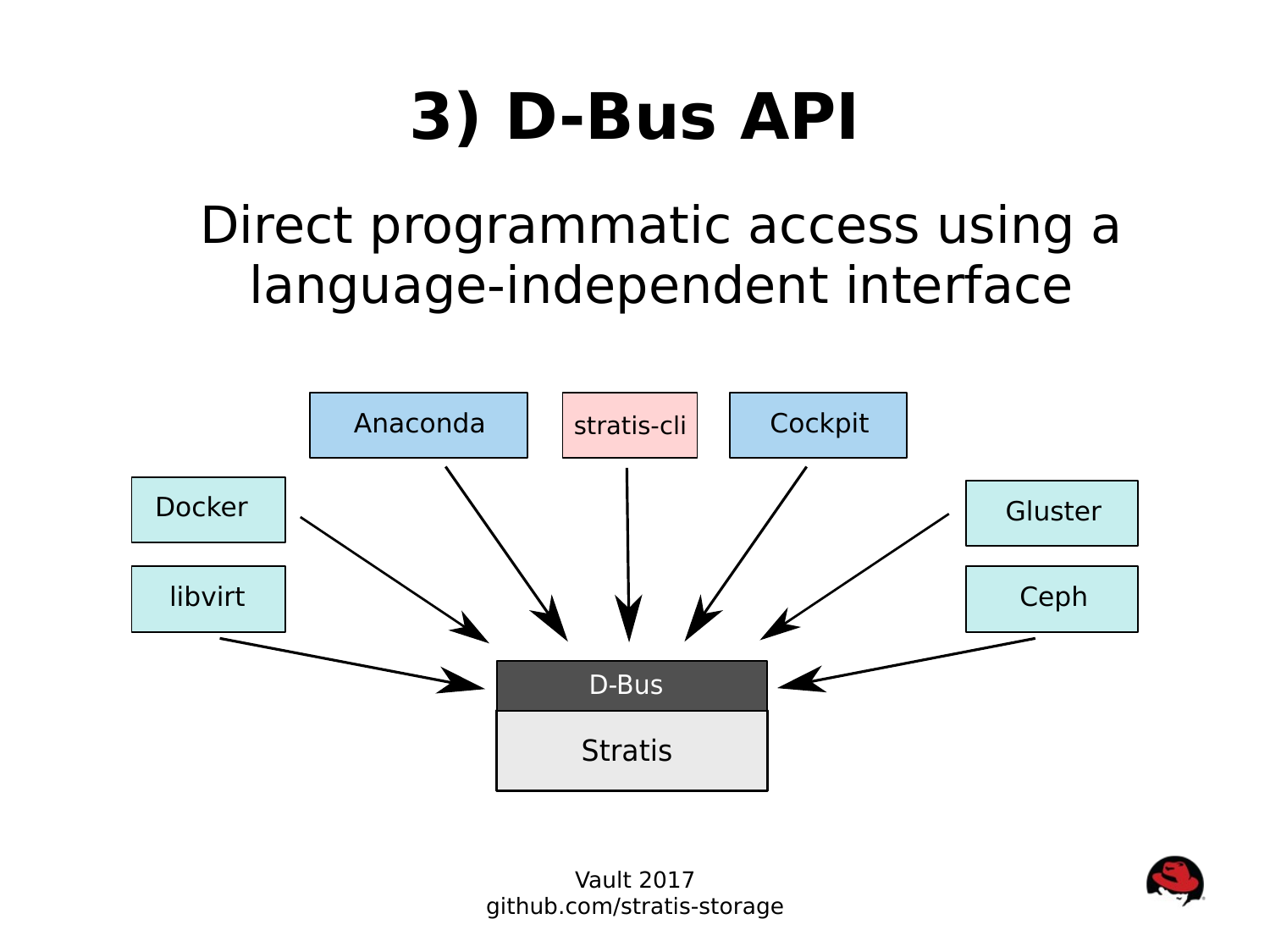# **4) Management and Monitoring**

- Internal monitoring
	- Self-monitoring, scrubbing, rebalancing
- External alerts
	- Event driven, via API
	- Notifications sent where someone sees them

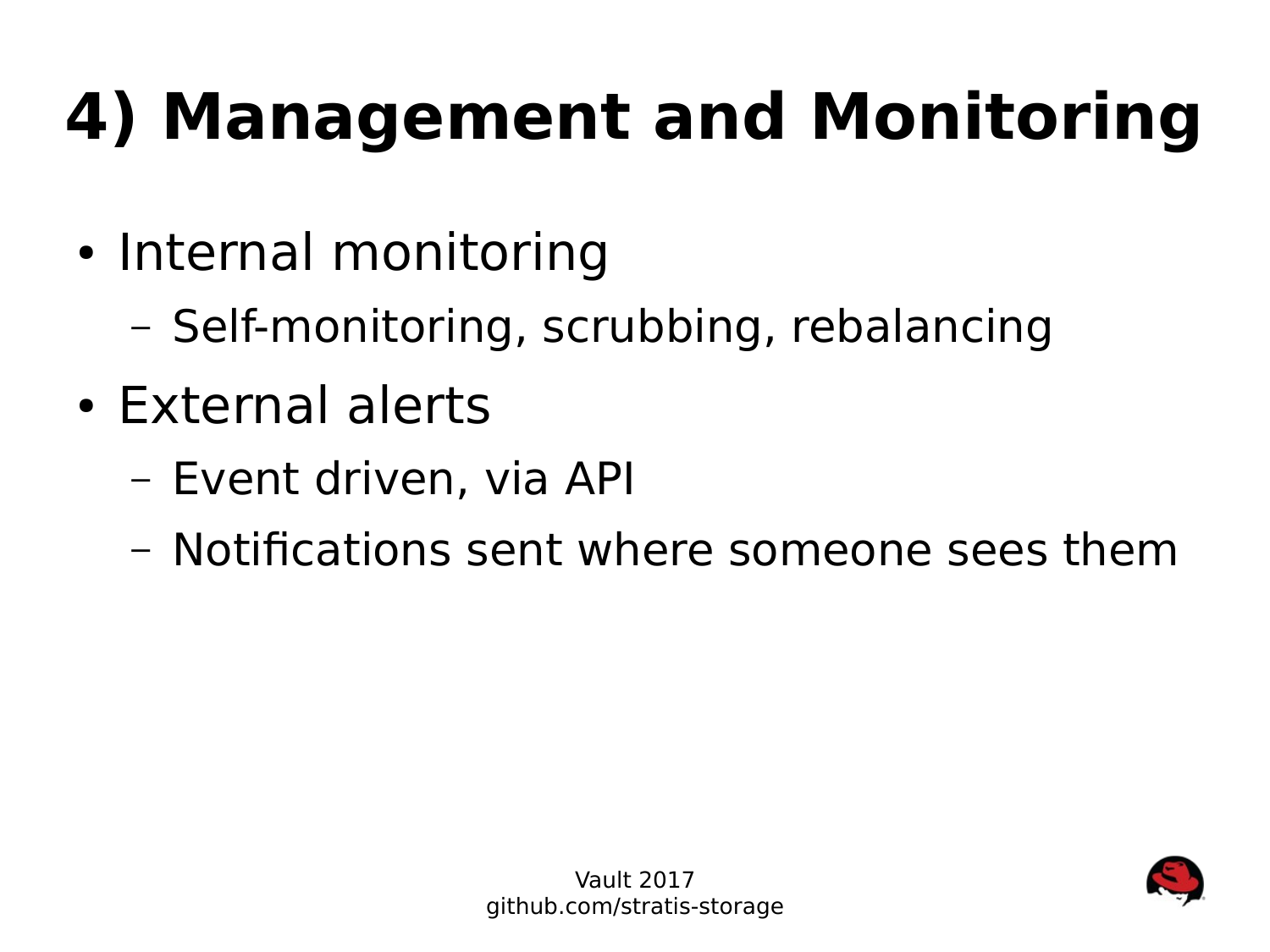### **Stratis In Detail**

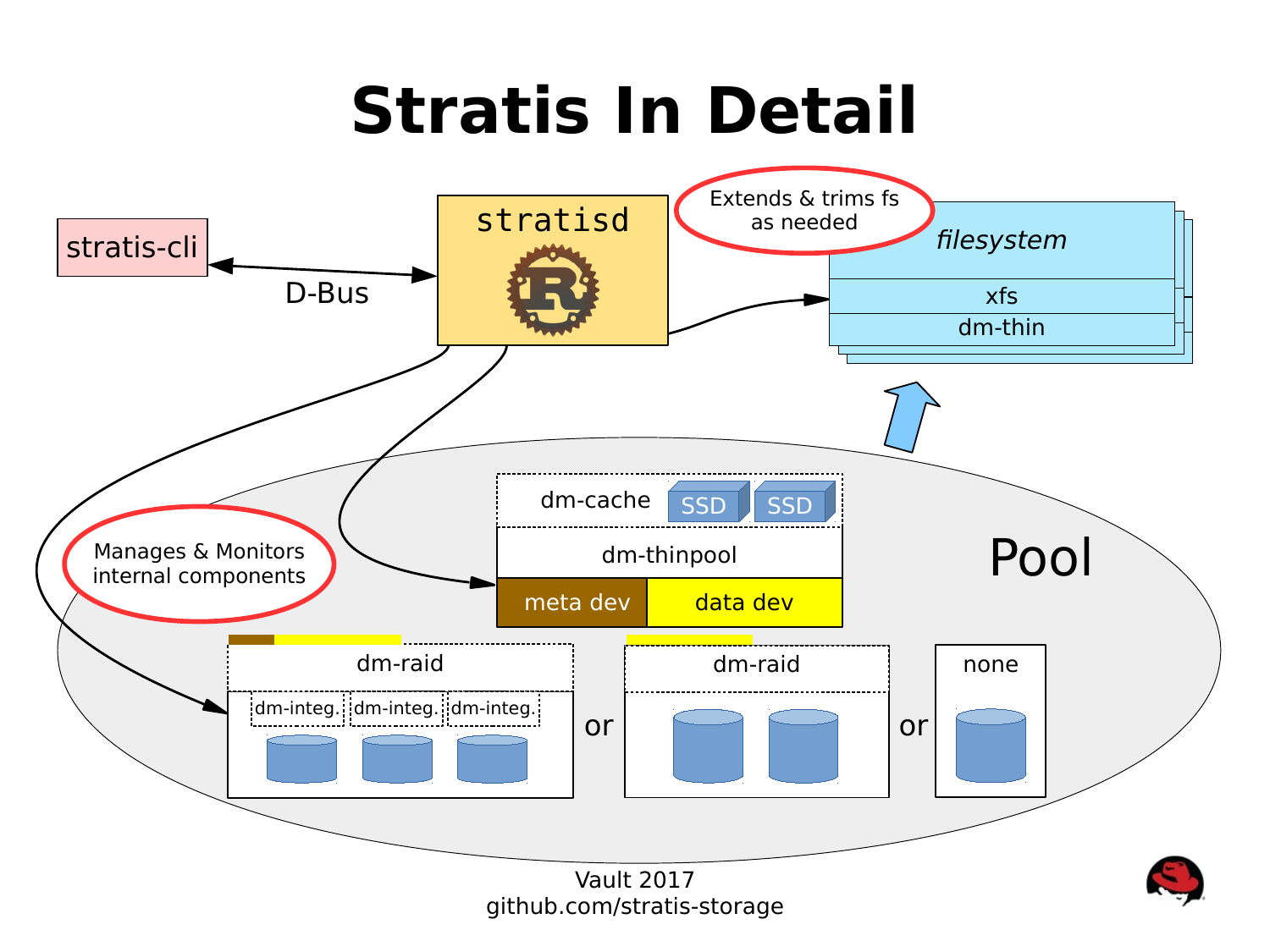### **Required and Optional Layers, Current and Future Plans**





#### **Future, Layering TBD**



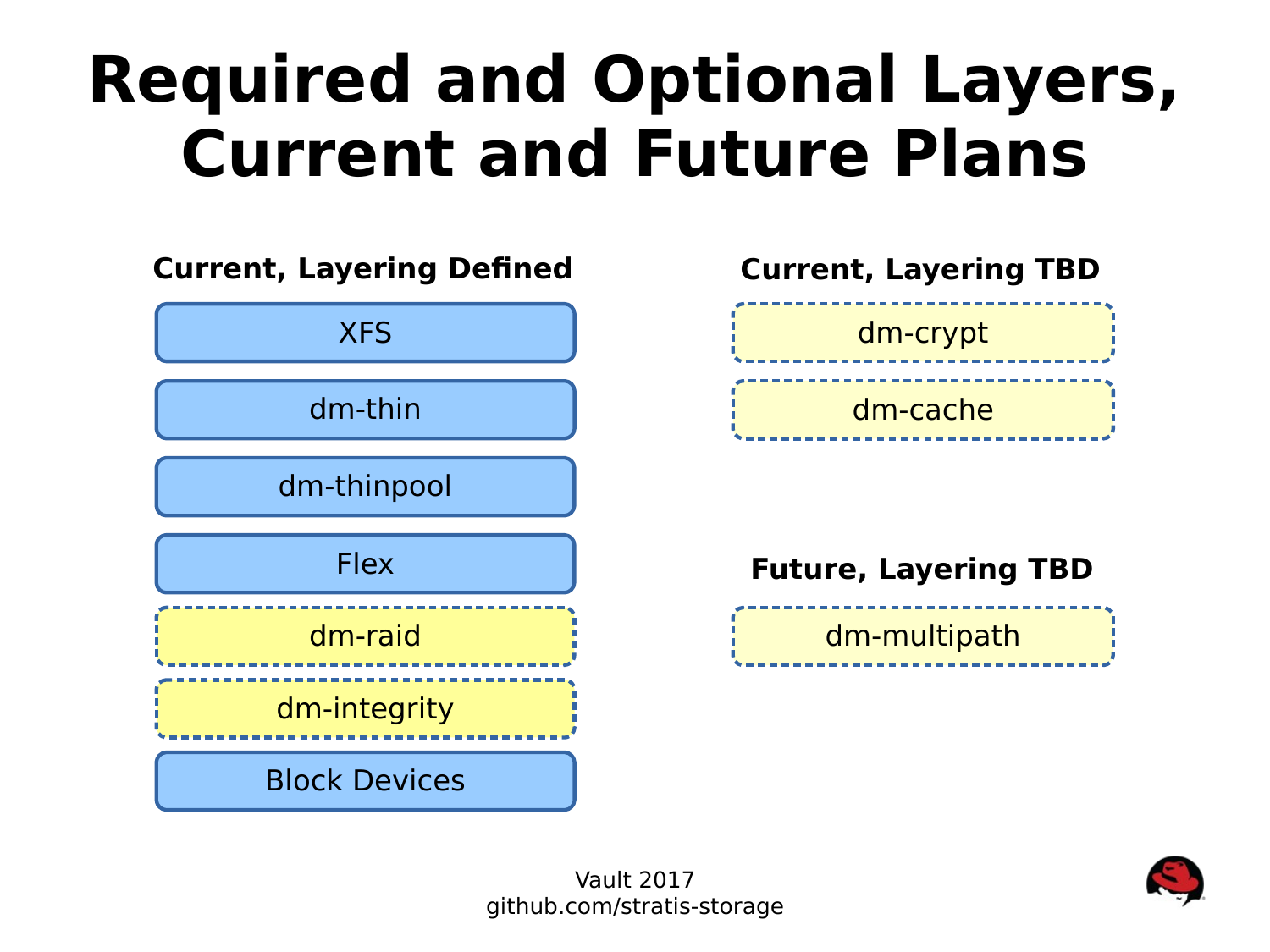#### **The Flex Layer**



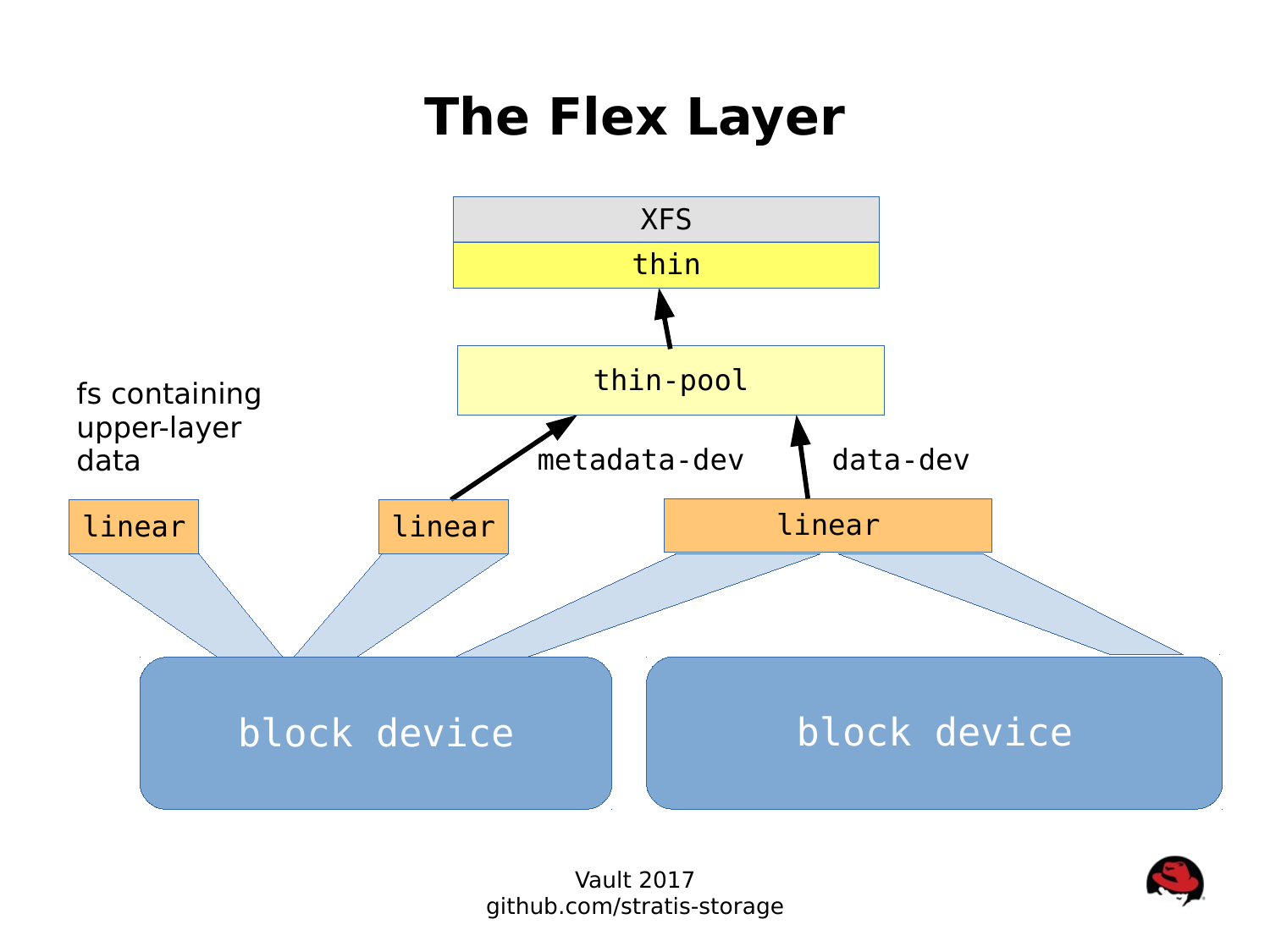#### DEMO



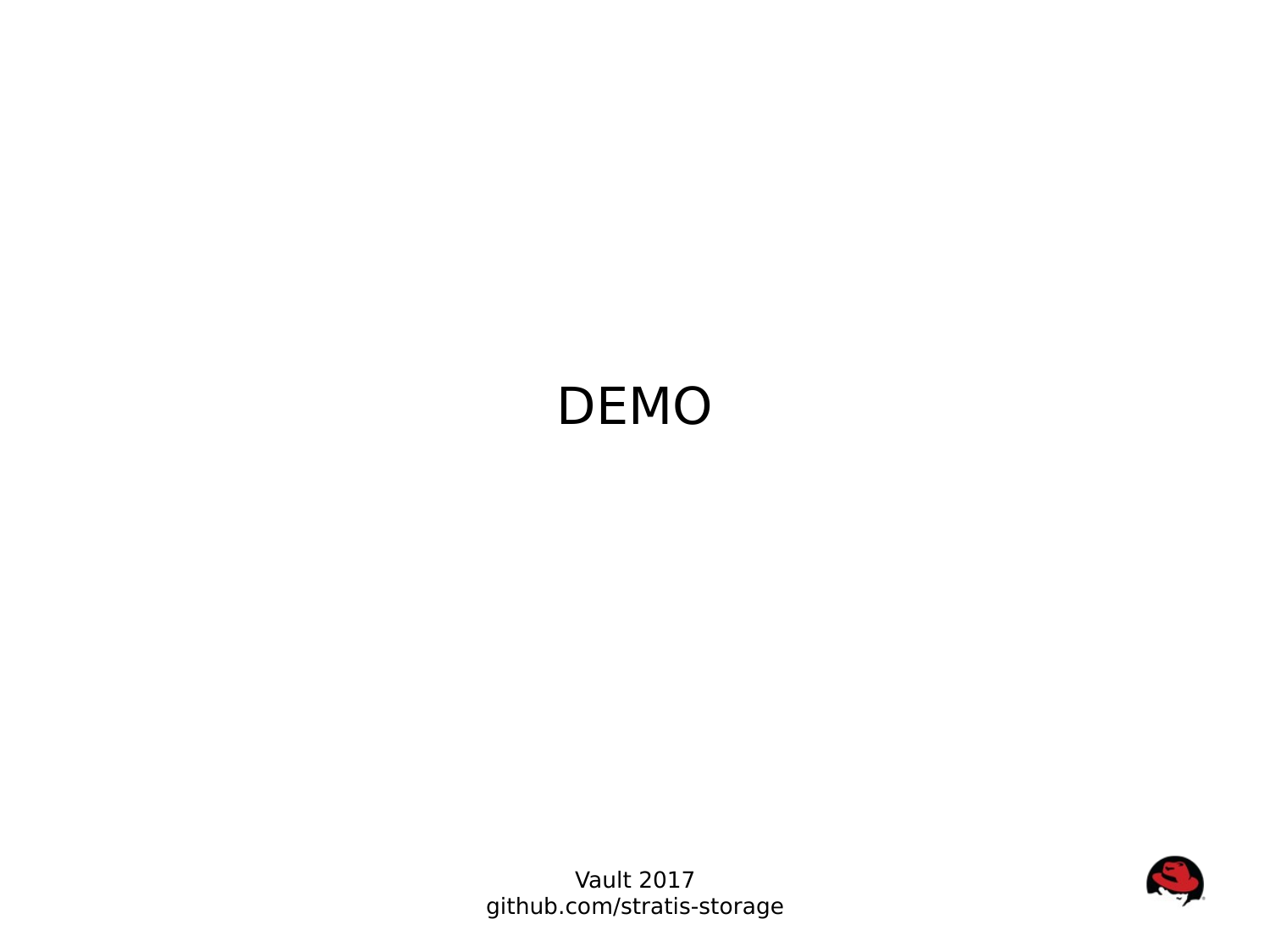# **Stratis: Summary**

- Agglomerates block devices into pools
- Creates filesystems from the pools
- Encapsulates other advanced features to make features easy to use
- Builds on existing Linux capabilities
- Daemon, D-Bus API, and commandline tool

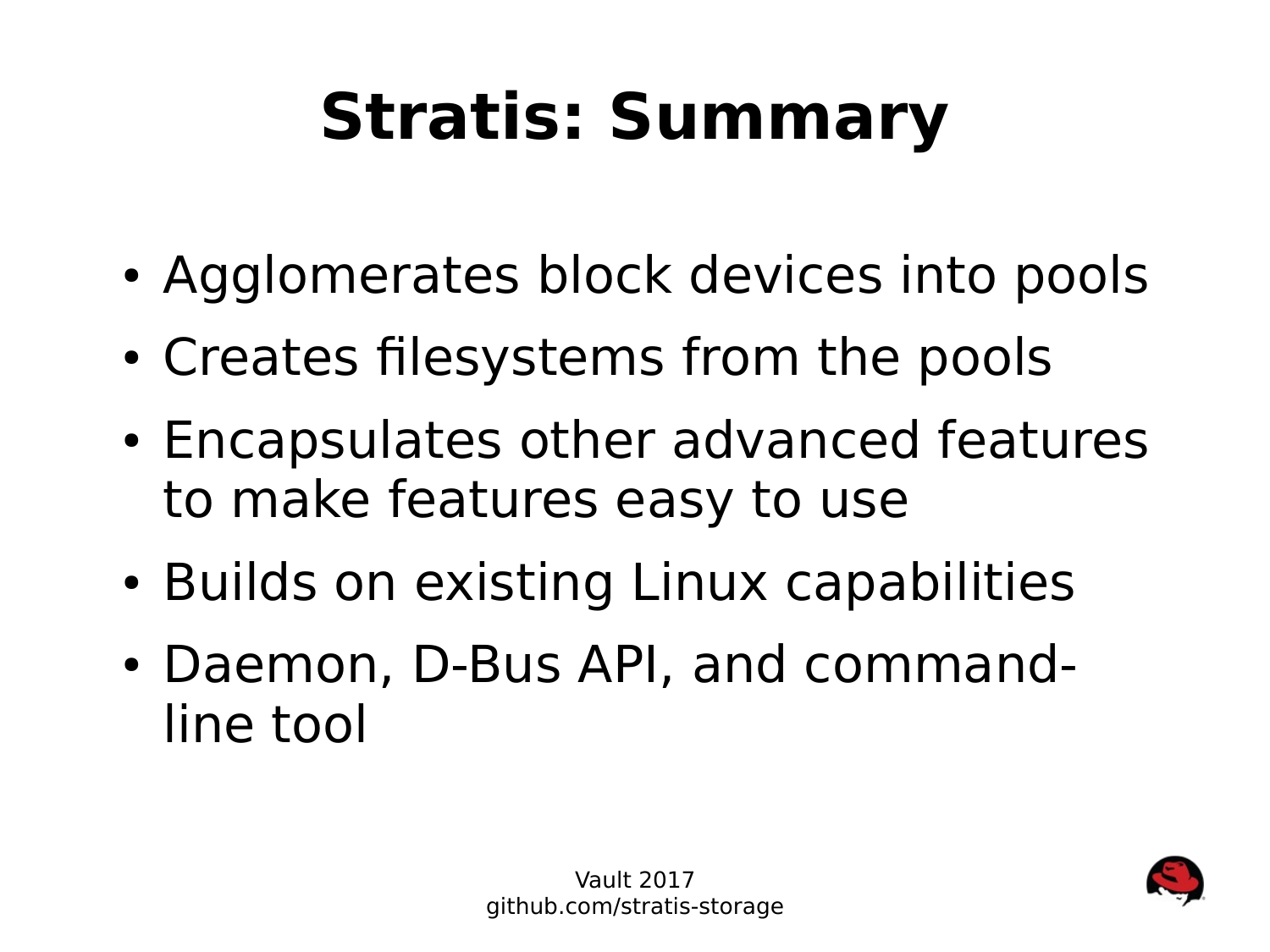# **Current Project Status**

- Draft design doc & API reference
- Development underway (a) github
- Still early! Seeking collaborators for design, development, review, docs, testing, & feedback from potential users

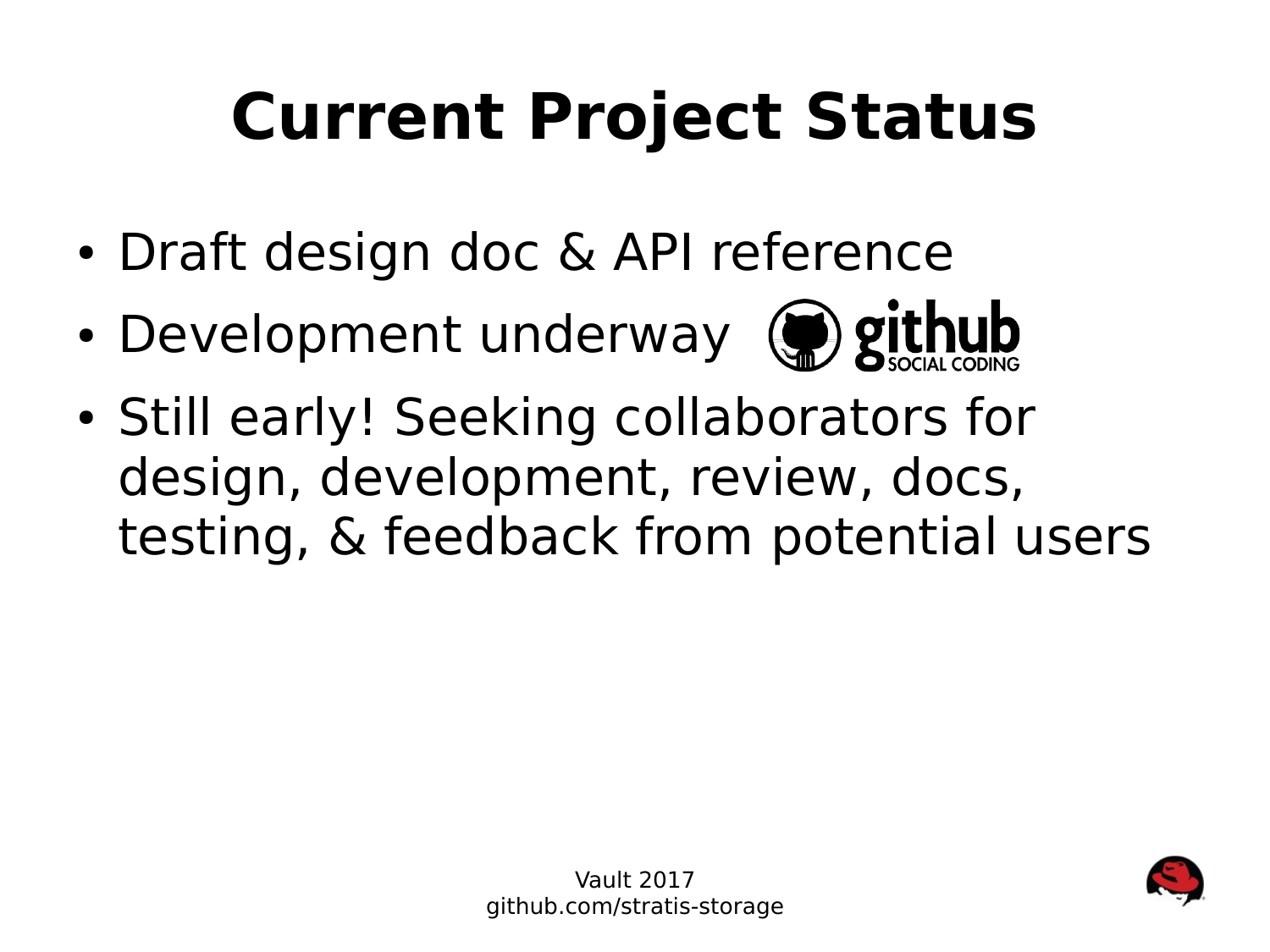# **Thanks!**

Documentation: <https://stratis-storage.github.io/>

Code and Issue Tracking: <https://github.com/stratis-storage>

IRC: freenode #stratis-storage

Mailing list: [stratis-devel@lists.fedorahosted.org](mailto:stratis-devel@lists.fedorahosted.org)

https://lists.fedoraproject.org/admin/lists/stratis-devel.lists.fedorahosted.org/

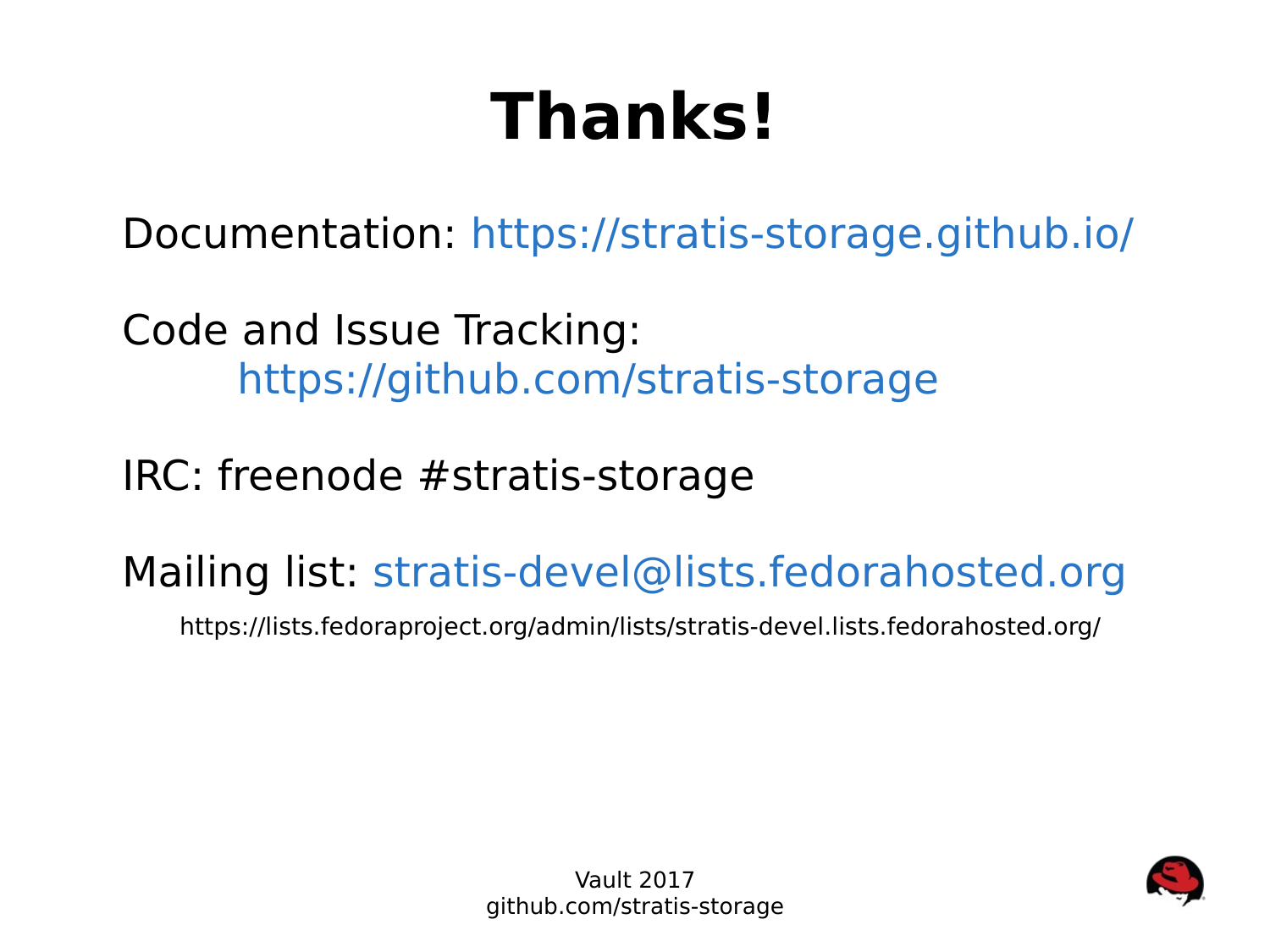#### Attic



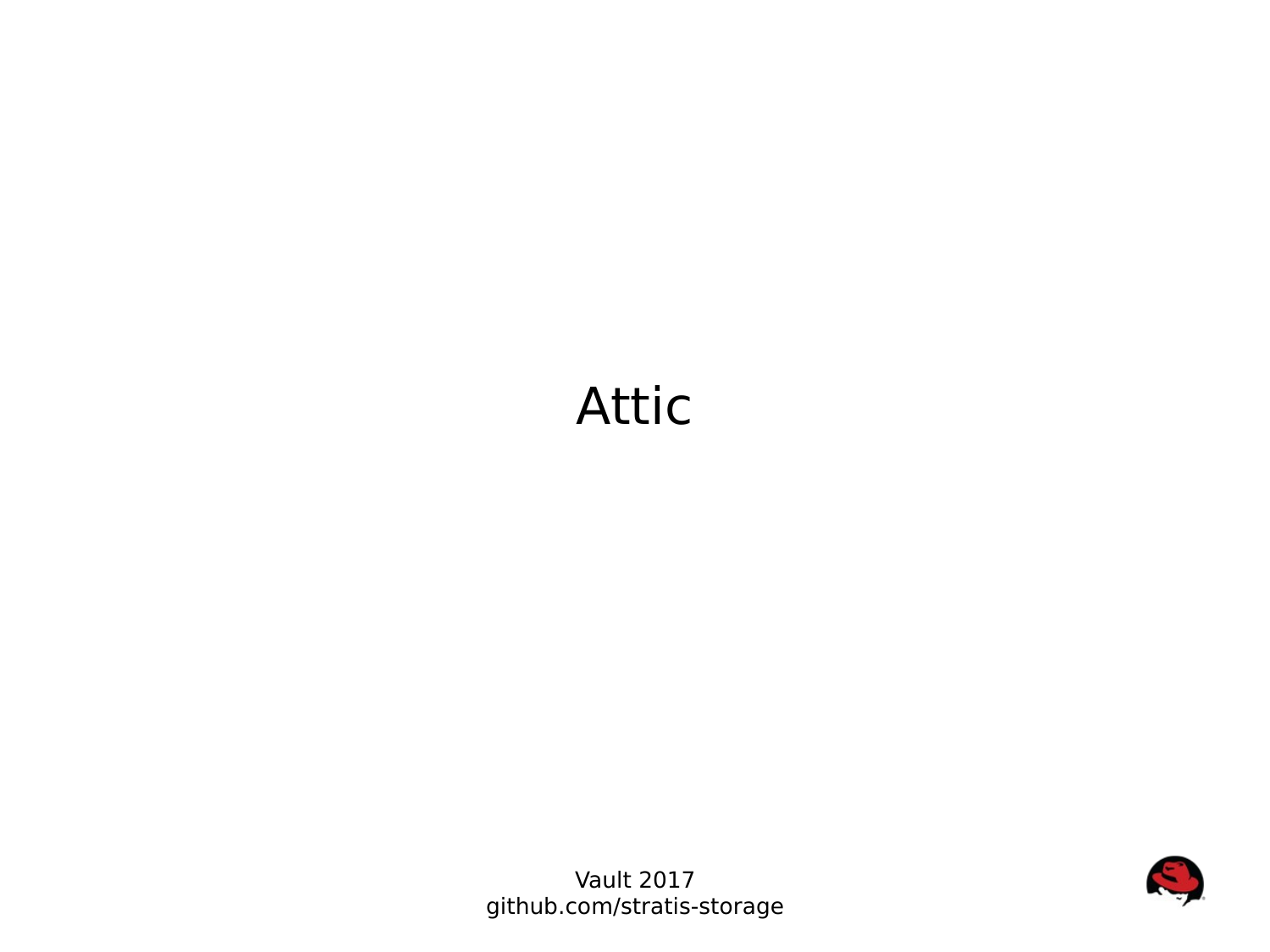# **Rust, why?**

- Development productivity
	- $-$  Static typing  $\rightarrow$  easy refactoring
	- No time spent chasing segfaults
	- Great pkg and build system
	- High-level programming language
		- Containers, iterators, closures, sum types
- Compiled, no lang runtime
	- Needed for early boot environment

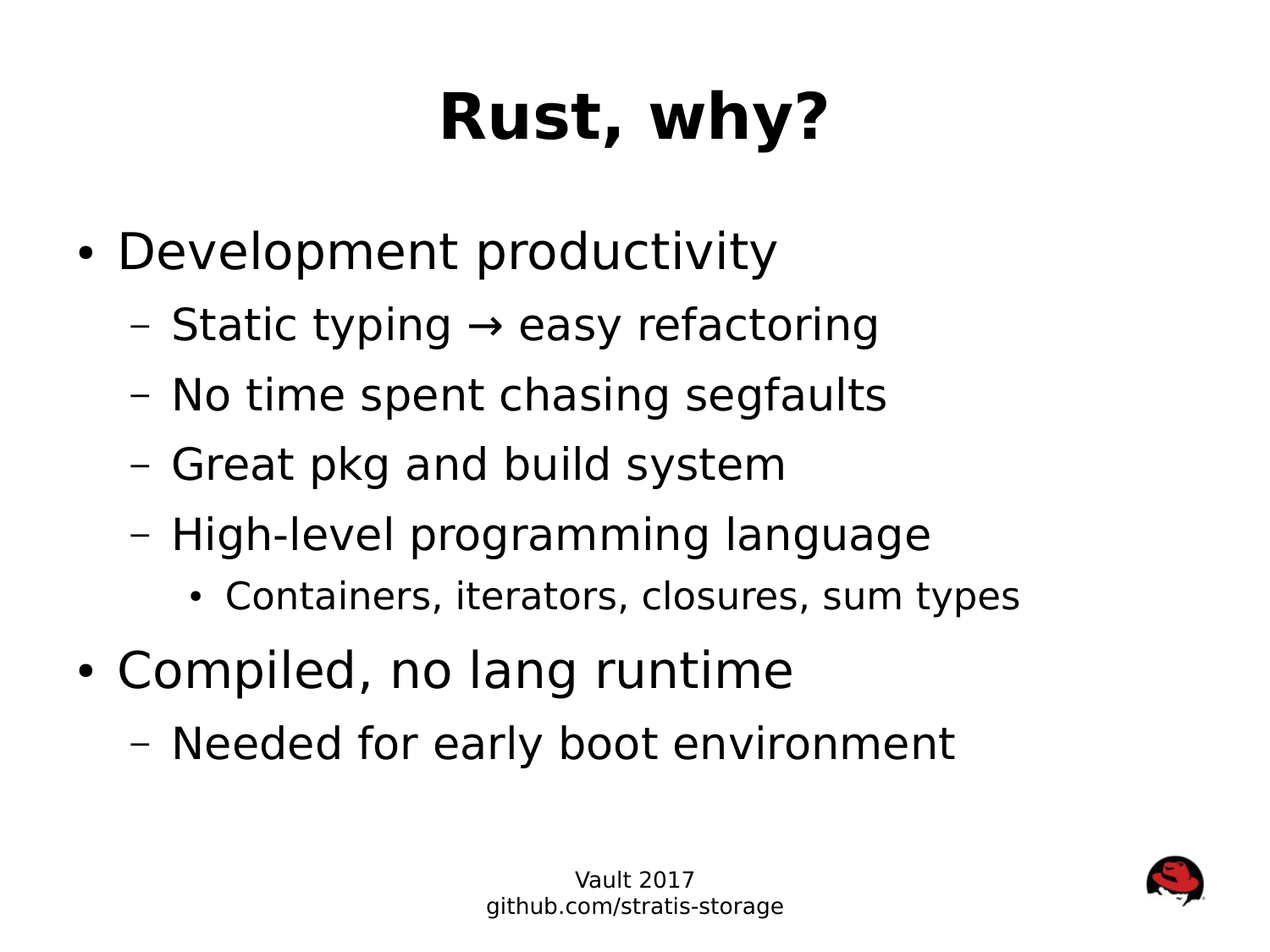#### **Create multiple RAID devices across the member drives**

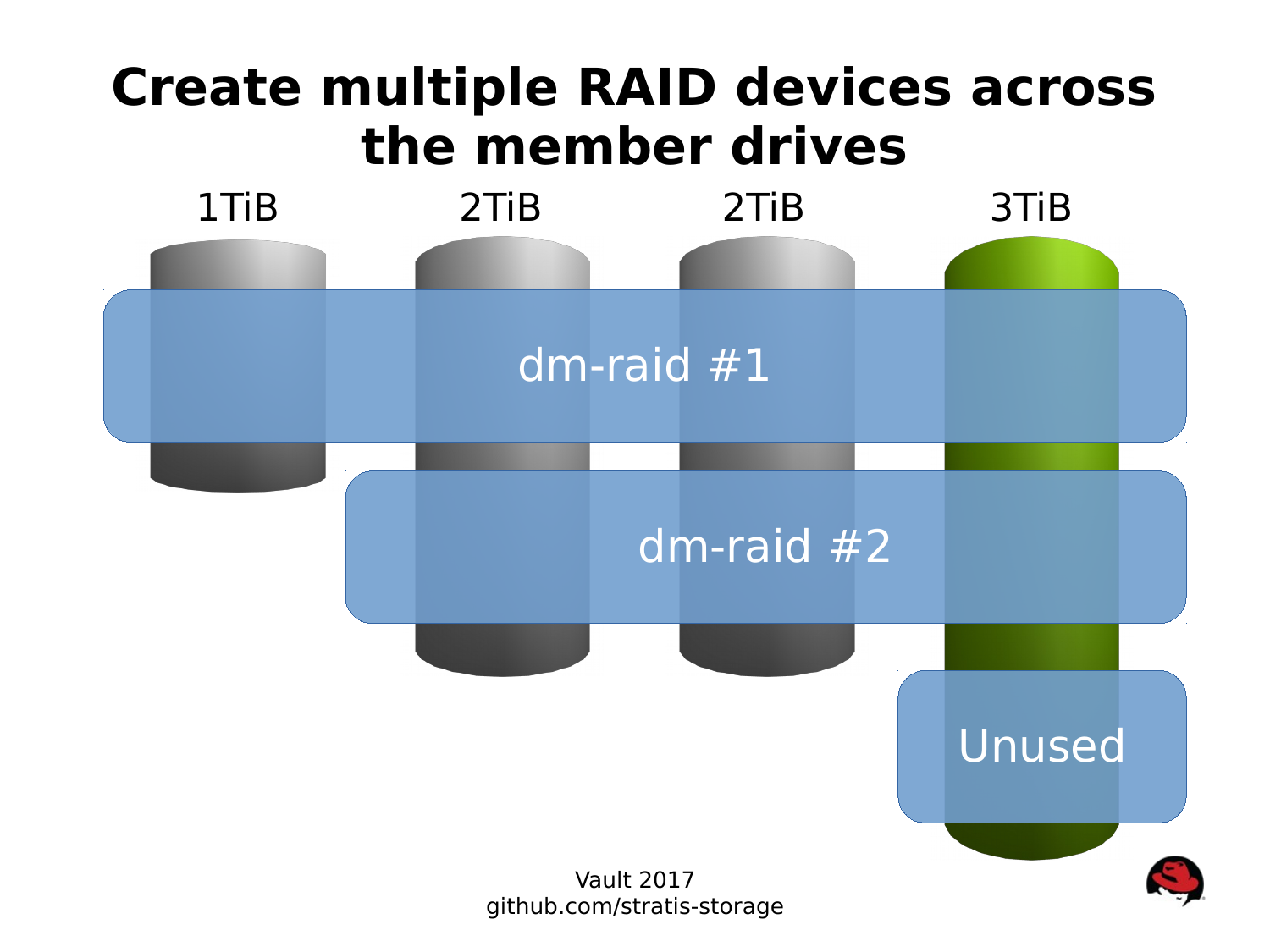# **Stratis Abstraction "Leaks"**

- Stratis-managed Filesystems will have a size and be recognizably of a fs type such as XFS
	- User should not modify directly!
- 'stratisd'
	- User should not kill!

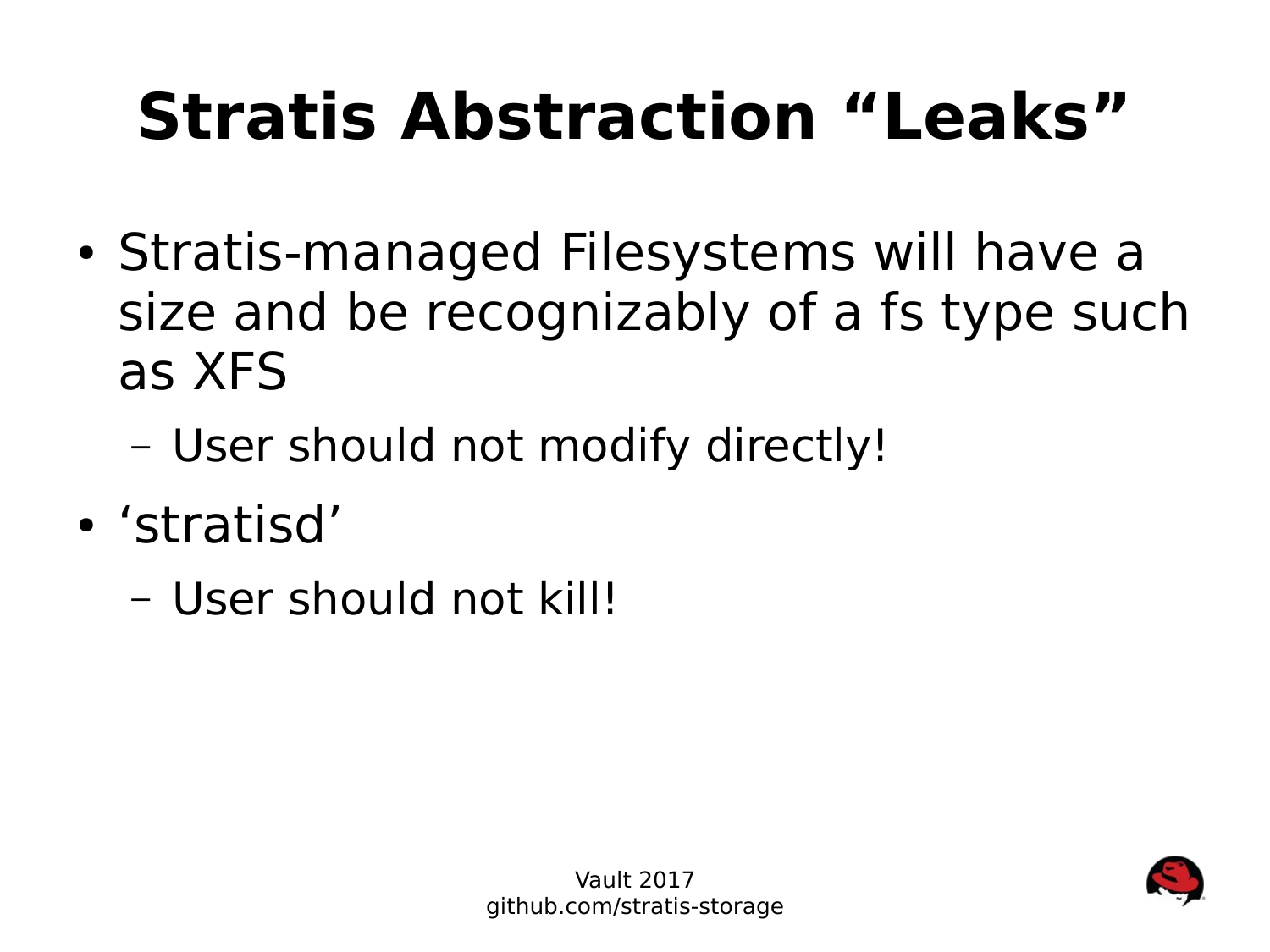### **HW trends towards greater self-management**

- MFM, RLL  $\rightarrow$  IDE: Hide physical on-disk data encoding and drive mechanism
- Specify size/CHS of drive in BIOS (succ IDENTIFY)
- Parking your heads (autopark)
- Master/slave jumpers, or SCSI termination
- Bad block remapping

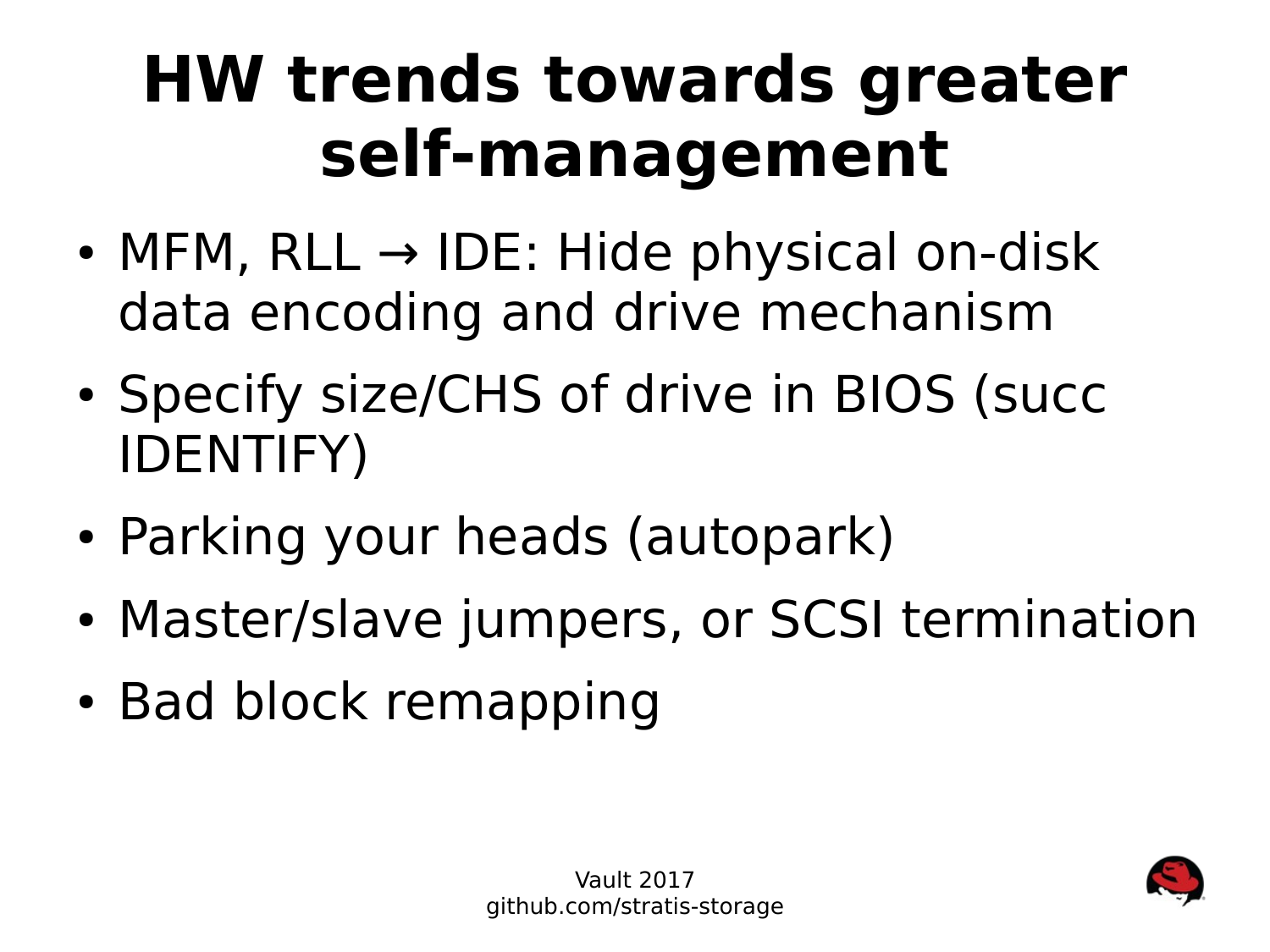### **SW trends towards fewer upfront decisions, less maintenance**

- Volume size flexibility
	- Step 1: LVM. More easily enlarge volumes (and then online growfs)
	- Step 2: Thin provisioning
		- Grow or reclaim space from a fs
		- FS possibly unaware
- Fragmentation-resistant (less maintenance)
- RAID (redundancy  $\rightarrow$  more reliability)